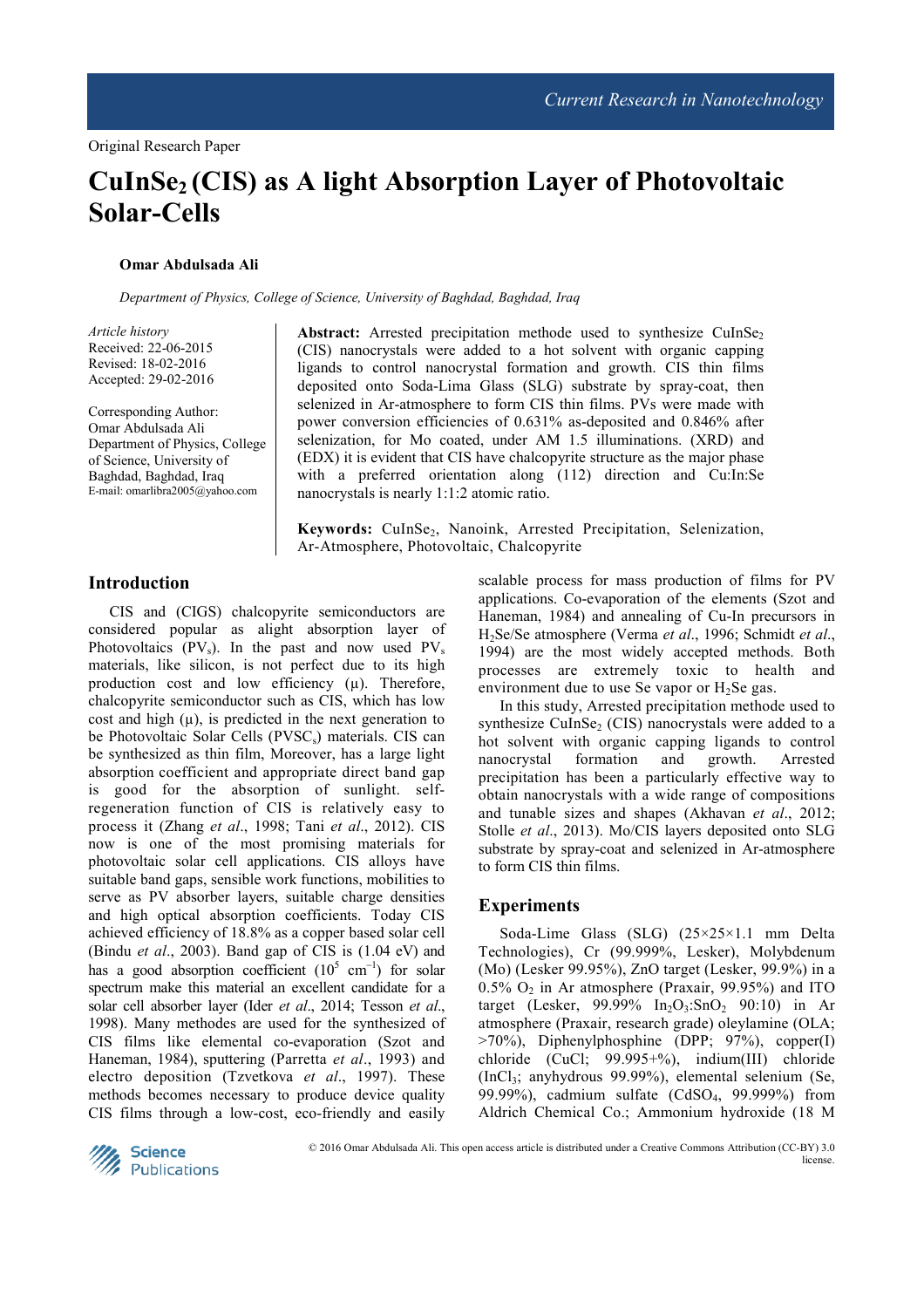NH4OH), toluene, ethanol, were obtained from Fisher Scientific; and thiourea (99.999%) from Fluka Co.; Oleylamine was degassed by pulling vacuum overnight at ∼200 mTorr at 110°C and stored in an N<sub>2</sub> filled glovebox before use. All other chemicals were used as received without further purification. CuCi, InCl<sub>3</sub>, DPP and degassed OLA were stored in a  $N_2$ -filled glovebox to prevent degradation.

CIS nanocrystals were preparation by procedures in (Akhavan *et al*., 2010a; 2010b; Stolle *et al*., 2012). In a typical reaction,  $(0.45 \text{ g})$  of copper(I) chloride,  $(1.11 \text{ g})$ of indium(III) chloride and 13 mL of degassed OLA are added to a 100 mL three-neck flask after cleaning which input inside an  $N_2$  filled glovebox (name solution 1). Reaction 4 mmol of Se, 2 mL of degassed OLA and 1.5 mL of DPP added to vial of 25 mL (name solution 2) stirrer and heat into dissolve. The flask of sol. 1 is put in a Schlenk line and degassed under a vacuum at 110°C for 30 min. The flask is then filled with  $N_2$  and heated to 240°C for 1 h and when the temperature reached to 180°C injected the sol. 2 was injected, the color of solution changed to black immediately. The reaction was cooling to the room temperature after the heating mantle is removed. The resulted nanocrystals are washed by centrifugation using toluene and ethanol. Mixed 10 mL of ethanol with contents of the reaction vessel in a glass centrifuge tube and the nanocrystal product is precipitated by centrifugation at 6000 rpm for 3 min, so supernatant is discarded. The product nanocrystals is redispersed in 5 mL of toluene and centrifuged at 6000 rpm for 3 min to remove the larger and poorly capped product. The supernatant is added to a new glass centrifuge tube and the precipitate is discarded. Ethanol is then slowly added to the nanocrystals dispersion until the mixture becomes slightly turbid. The mixture is centrifuged at 6000 rpm for 3 min to again precipitate the nanocrystal product. The supernatant is discarded and the solid product is redispersed in toluene to a final concentration of 20 mg mL<sup>-1</sup>. Then nanocrystals dispersion is transferred to a glovebox for the ligand exchange.

Selenization of nanocrystal films took place inside a graphite cylinder, sealed and purged with pure Ar to achieve an inert atmosphere. The tube furnace was heated up to selenization temperature typically 525°C for 60 min and then cooled down to the room temperature. The graphite cylinder was opened within an inert atmosphere glovebox and the films were removed and saved in the glovebox.

For morphological structure studies, Transmission Electron Microscopy (TEM) was performed using a JEOL 2010F TEM at 200 kV accelerating voltage. TEM samples were prepared by drop casting from chloroform onto a 200 mesh nickel grid with a carbon film (Electron Microscopy Sciences). Energy

Dispersive X-ray (EDX) was carried out using an Oxford INCA EDS detector on the JEOL 2010F TEM. Scanning Electron Microscopy (SEM) was performed on a Zeiss Supra 40 VP SEM operated at 5 keV accelerating voltage through an In- lens detector with samples grounded using copper tape.

For structural study X-Ray Diffraction (XRD) was performed using a Rigaku R-Axis Spider diffractometer with an image-plate detector and Cu K $\alpha$  ( $\lambda$  = 1.54 Å) radiation operated at 40 kV and 40 mA. XRD samples were prepared by drying a drop of concentrated nanoparticle dispersion onto a glass slide in a glovebox. The nanocrystal powder was then suspended on a 0.5 mm nylon loop using mineral oil for analysis. Samples were scanned for 15 min while rotating at 2°/s. The 2D diffraction patterns were integrated using the Rigaku 2DP powder processing suite with subtraction of the background scattering from the nylon loop and mineral oil.

Conductive back contacts Mo were deposited separately on sodalime glass after cleaned by sonication in an isopropanol and acetone mixture, followed by rinse with (DI) water and drying under a  $N_2$ . Molybdenum of 500 nm thick was deposited by RF sputtered while the Au was thermally evaporated. 10 mg mL<sup>−</sup><sup>1</sup> solutions of nanoparticles were prepared for the spray-coating. CIS nanocrystal layers were spray-coated with an airbrush (SONOTEK) operated at 1.6 psig of head pressure. CdS was deposited as a buffer layer by (CBD) following procedures described by McCandless and Shafarman (2003). A buffer layer was deposited by dropping 0.7 mL of a CdS precursor solution (1.25 mL of 15 mM CdSO4, 2.2 mL of 1.5 M thiourea and 2.8 mL of 18 M NH4OH in water) onto the CIS nanocrystal film and heated to 95°C on a hot plate and covered with an inverted crystallization dish for 2 min. Removed The substrate from the hot plate, rinsed with distilled water and dried by compressed air. ZnO and ITO were deposited by RF sputtering from a 40 nm ZnO target and a 300 nm of ITO target. Top layers of ZnO/ITO are deposited onto rectangular regions with active device areas of  $(8 \text{ mm}^2 \text{ a } 4 \times 2 \text{ mm} \text{ rectangle})$ . Silver paste was used for electrical contact of the devices.

PV device response was measured using a Keithley 2400 General Purpose Sourcemeter under solar simulation using a Newport Xenon Lamp Solar Simulator with an AM 1.5 filter  $(100 \text{ mW/cm}^2)$ . Intensity of the light source was calibrated using a NIST calibrated Si photodiode (Hamamatsu, S1787-08). Different fractions of solar spectrum were generated by placing colored glass cutoff filters (Newport) directly in the path of light beam emanating from the solar simulator. Incident Photon Conversion Efficiency (IPCE) was measured using a home-built device with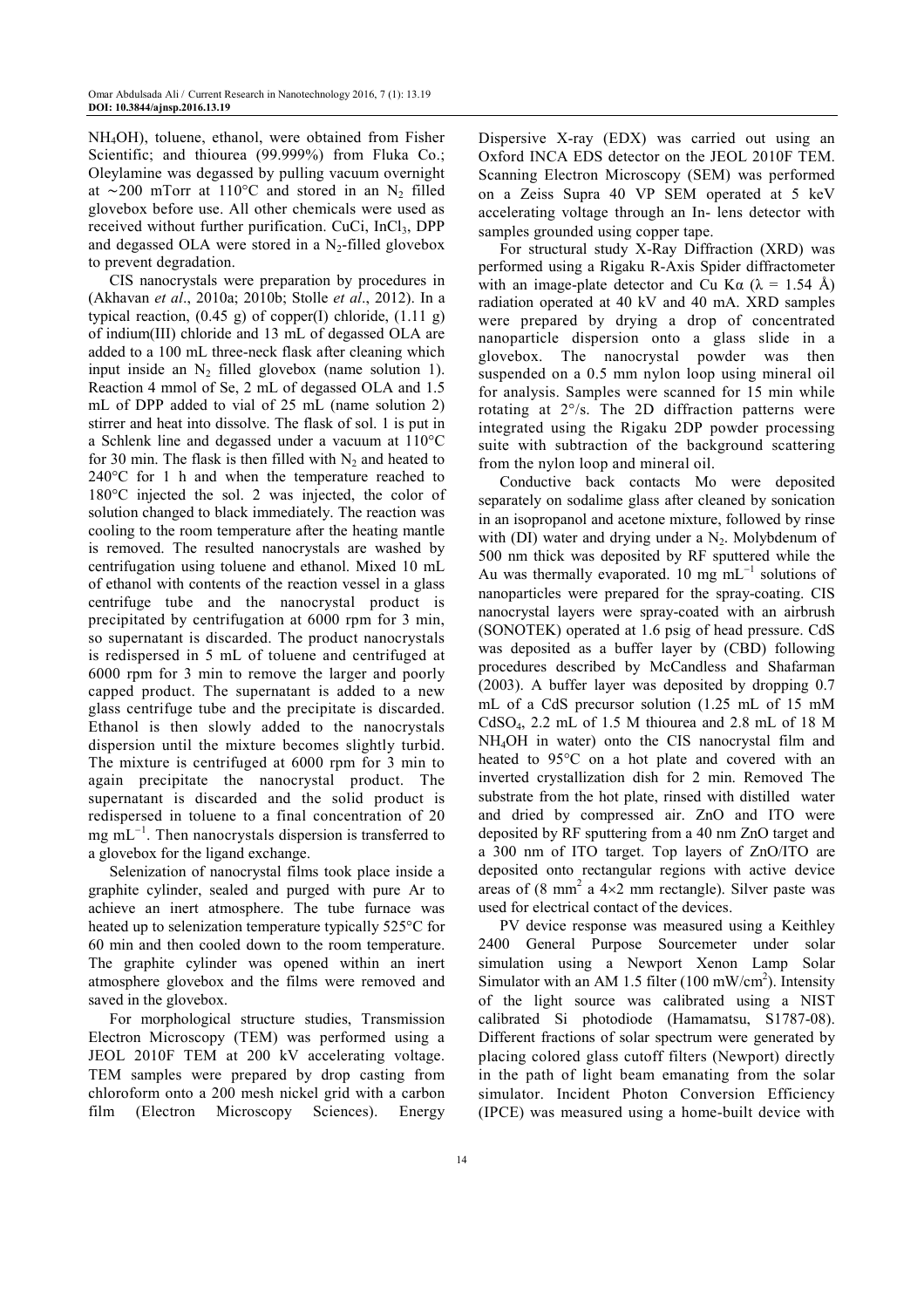lock-in amplifier (Stanford Research Systems, model SR830) and monochromator (Newport Cornerstone 260 1/4M). IPCE was calibrated with Si and Ge photodiodes (Hamamatsu).

# **Results**

Figure 1 shows Cu:In:Se atomic ratio in the nanocrystals measured by EDX is nearly 1:1:2.

The nanoink disperse in various organic solvents contains chloroform, toluene and acetone. Toluene was used as the dispersing solvent for the nanoinks which is used to fabricate devices, as it provided the most uniform coatings of the solvents that were tested. Table 1 summarizes the composition of CIS nanoinkdetermined by EDS.

Figure 2 shows TEM images for the OLA capped CIS nanoinks. The nanocrystals are composed of chalcopyrite CIS. TEM images of CIS nanoinks shows the nanocrystals are irregularly shaped and rather polydisperse.

Figure 3A shows all the various peaks in the XRD pattern can be indexed to phase of CIS films deposited on SLG substrates annealed at 525°C with chalcopyrite tetragonal structure, which are in good agreement with the standard values of the reported data (JCPDS No.40-1487) as the major phase and no secondary phase with a preferred orientation along (112) direction. The two weak peaks including (211) and (400) at ( $2\theta = 35^{\circ}$  and 64°) emerge here that recognize the chalcopyrite phase from the sphalerite phase. In addition, no peaks of other impurities were detected before annealing, indicating the high phase purity of CIS samples. From the figures one can observed that CIS films are polycrystalline structure where many peaks appeared.

 An ideal feature is that, in all the range of compositions obtained, the samples exhibit a strong preference orientation, the most intense peak is situated at nearly 26.50° which is belong to Miller indices. As could be seen from the XRD patterns, the three main diffraction peaks due to (112), (220) and (312) planes which are belong to  $(2\theta = 26.58^{\circ}, 44.18^{\circ})$  and  $52.34^{\circ})$ correspond to CIS.

In contrast, low intensity  $(112)$ ,  $(220)$  and  $(312)$ peaks were observed in the film before selenization. The diffraction peaks intensity improves with long time selenization.

Figure 3B shows (112) CIS diffraction peak is broad for films without annealing and baking, the (112) peak due to the CIS ( $2\theta = 26.58^{\circ}$ ) become narrower after annealing at 525°C for 1 h in Ar atmosphere., which corresponds to the presence of large particles as will show in SEM images.

The morphology of the CIS synthesized at 240°C for 1 hour shown in Fig. 4. The product is mainly composed of a large amount of nanoparticles after annealing and these CIS nanoparticles with irregular shapes were easily aggregated together.

It is clear from the figures that the film surface had relatively homogeneous polycrystalline grain structure. The surface morphology shows that the CIS composition before annealing (as deposition) has a small grain size and smooth surface but become nearly uniform and dense surface with visible boundary after annealing. When annealing CIS composition, the grain size become much larger than the grain size in as-deposition composition.

The heat treatment at 525°C for 4 h in Ar atmosphere is an important factor for producing bigger layer thickness which used for condense the homogeneity and improve the layer thickness of CIS thin film.

Small sintering observed for lower temperature deposition, but not for higher temperature. This could be related to the amount of solvent on the film during deposition. At higher temperatures, the film appears more uniform. Sintering occurs to a small extent, similar to the low temperature spray cast films.

The I-V response for the forward and reverse bias voltages of device architecture consisting of layers of glass/Mo/CIS/CdS/ZnO/ITO solar cell fabricated before and after selenization is shown in Fig. 5 for thicknesses of 150 nm and concentration 10 mg mL<sup>-1</sup> of CIS DPP: Senanocrystal layer deposited by spray-coating before and after selenization. It is clear that (PCE) increased after selenization from 0.631 to 0.846%.

Also it can be seen from these figure that for all samples, the forward current increases selenization. These may be due to the increase of carrier concentration which affected the energy band bending and thus result in a decreasing in depletion region width. In the reverse bias, the depletion region increases due to introduction of high barrier potential (Cullity, 1967). Reverse current increases with increasing bias voltage. The saturated current at reverse bias can be explained on the basis of the lack of tunneling mechanism (Katagiri *et al*., 2001).

One can notice that the illumination current increases with increasing of concentration x which is cause the increasing in the grain size and reducing of grain boundaries which lead to the increase of the mobility and increase the illumination current, the value of solar cell parameters.

Table 1. The Composition of CuInSe<sub>2</sub> nanoink determined by EDS

| ---            |         |            |          |
|----------------|---------|------------|----------|
| <b>Nanoink</b> | Element | Weight $%$ | Atomic % |
| CIS DPP:Se     | Cu K    | 21.46      | 27.88    |
|                | In L    | 30.60      | 22.00    |
|                | Se L    | 47 94      | 50.12    |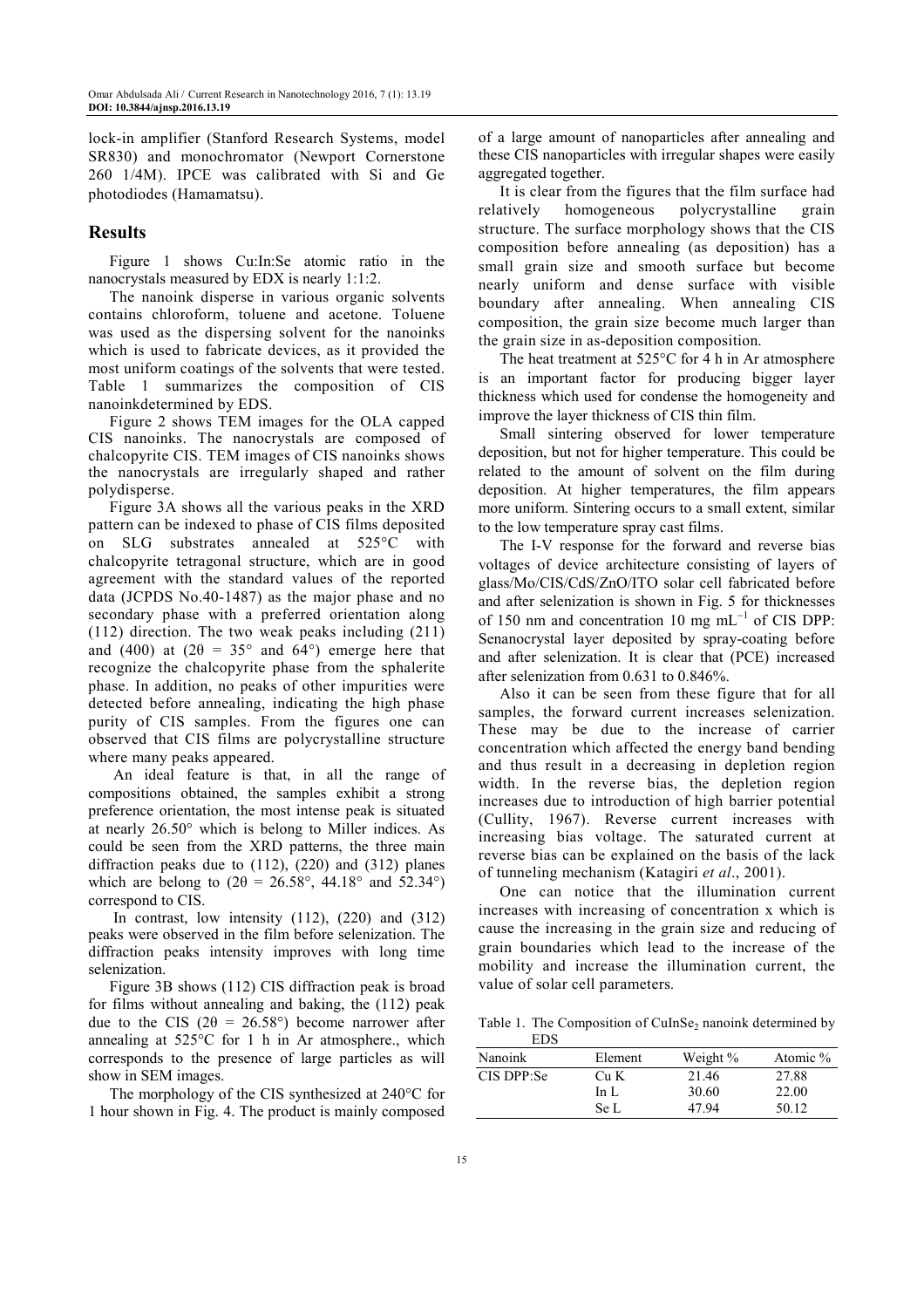

Fig. 1. EDS pattern of CIS DPP:Se



Fig. 2. TEM images of  $\text{CulnSe}_2$  (CIS DPP: Se)



Fig. 3. XRD pattern of CIS DPP: Se: (A) as-deposited by spray-cast and after selenization, (B) comparison between CuInSe<sub>2</sub> peak (112) before and after selenization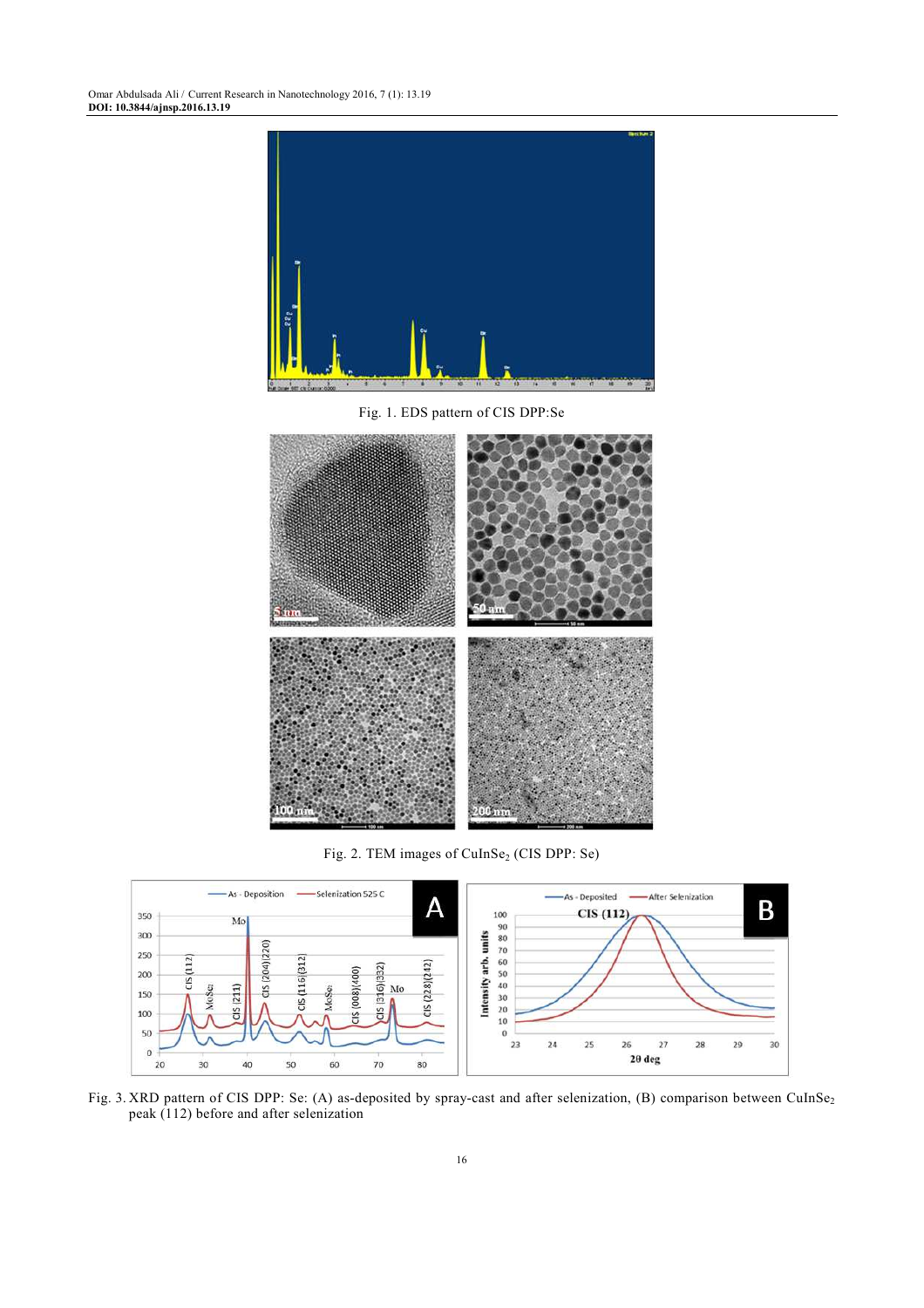

Fig. 4. SEM Images of CIS DPP: Se 150 nm layer deposited with 10 mg mL<sup>-1</sup> by spray-casting: (A) before and (B) after selenization



Fig. 5. I-V characteristics for Mo/CIS DPP: Se/CdS/ZnO/ITO heterojunction solar cell at thickness layer of 150 nm deposited by spray-coating: (A) as-deposited (B) after selenization



Fig. 6. IPCE measurements of Mo/CIS DPP: Se/CdS/ZnO/ITO devices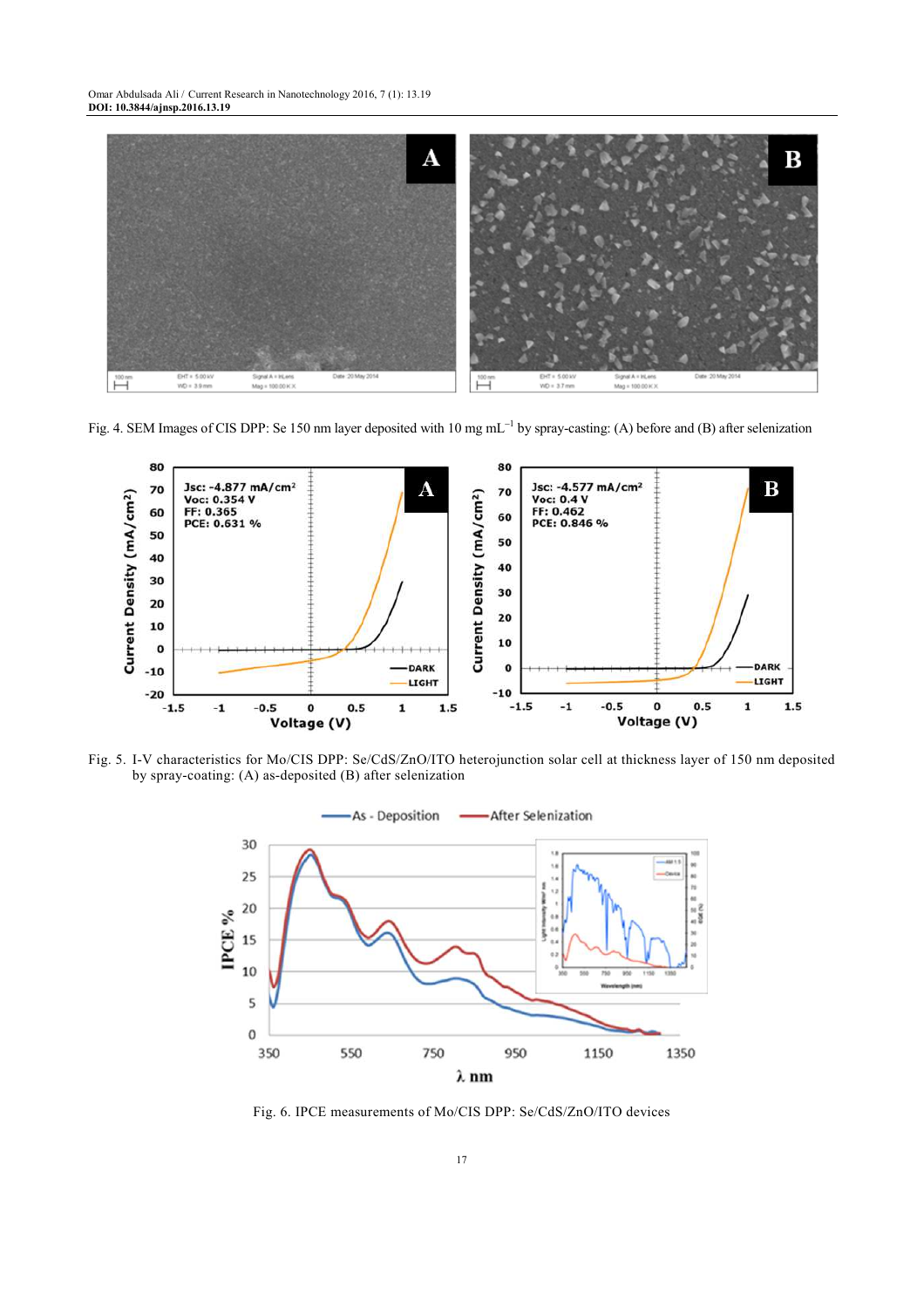Measurements of the Incident Photon-to-electron Conversion Efficiency (IPCE) provide additional insight into how well the devices are performing and what the limiting factors are. Figure 6 The Mo/CIS DPP: Se/CdS/ZnO/ITO devices performed well under AM1.5 illumination, with a fill factor of 0.462 with a 350 nm.

The IPCE data is essentially an external quantum efficiency (at zero bias) that does not account for how much light is absorbed by the device. It is a measure of charge carriers extracted based on the number of photons that are illuminating the device. Efficient device performance of the devices is also enhanced by light reflection from the back contact. Especially, the films after selenization benefit from a "second pass" of light reflected off the back contact. This is evident in the IPCE measurements at longer wavelengths (600 nm to 1200 nm) where only a very small fraction of the incident light is absorbed by the thinner layers on the first pass. As the films get thicker, a large fraction of the incident photons are absorbed deeper in the nanocrystals layer and the resulting photogenerated carriers are unable to be efficiently extracted (Akhavan, 2011).

## **Conclusion**

 The device architecture consisting of layers of glass/Mo/CIS/CdS/ZnO/ITO solar cell fabricated before and after selenization for thicknesses of 150 nm and concentration 10 mg mL<sup>−</sup><sup>1</sup> of CIS DPP: Senanocrystal layer deposited by spray-coating. It is clear that (PCE) increased after selenization from 0.631 to 0.846%. A prolonged selenization time could improve the intensity of diffraction peaks. The (112) peak due to the CIS become narrower after annealing at 525°C for 1 h in Ar atmosphere. The surface morphology shows that the CIS composition before annealing (as deposition) has a small grain size and smooth surface but become nearly uniform and dense surface with visible boundary after annealing. When annealing CIS composition, the grain size become much larger than the grain size in asdeposition composition.

## **Acknowledgment**

All data achieved at laboratory of chemical engineering dept.-University of Texas at Austin.

# **Ethics**

This article is original and contains unpublished material. The corresponding author confirms that all of the other authors have read and approved the manuscript and no ethical issues involved.

# **References**

- Akhavan, V.A., 2011. Photovoltaic devices based on  $Cu(In_{1-x}Ga_x)Se_2$  nanocrystal inks. PhD. Thesis, The University of Texas at Austin, Texas.
- Akhavan, V.A., B.W. Goodfellow, M.G. Panthani, C. Steinhagen and T.B. Harvey *et al*., 2012. Colloidal CIGS and CZTS nanocrystals: A precursor route to printed photovoltaics. J. Solid State Chem., 189: 2-12. DOI: 10.1016/j.jssc.2011.11.002
- Akhavan, V.A., B.W. Goodfellow, M.G. Panthani, D.K. Reid and D.J. Hellebusch *et al*., 2010a. Spraydeposited CuInSe<sub>2</sub> nanocrystal photovoltaics. Energy Environ. Sci., 3: 1600-1600. DOI: 10.1039/C0EE00098A
- Akhavan, V.A., M.G. Panthani, B.W. Goodfellow, D.K. Reid and B.A. Korgel, 2010b. Thicknesslimited performance of CuInSe<sub>2</sub> nanocrystal photovoltaic devices. Opt Express, 18: A411-A420. DOI: 10.1364/OE.18.00A411
- Bindu, K., C. Sudha Kartha, K.P. Vijayakumar, T. Abe and Y. Kashiwab, 2003. CuInSe<sub>2</sub> thin film preparation through a new selenisation process using chemical bath deposited selenium. Solar Energy Mater. Solar Cells, 79: 67-79. DOI: 10.1016/S0927-0248(02)00367-7
- Cullity, B.D., 1967. Elements of X-ray diffraction. Addison Wesley publishing co. Ltd London.
- Ider, M., R. Pankajavalli, W. Zhuang, J.Y. Shen and T.J. Anderson, 2014. Thermo chemistry of the  $Cu<sub>2</sub>Se-$ In2Se3 system. J. Alloys Compounds, 604: 363-372. DOI: 10.1016/j.jallcom.2014.03.129
- Katagiri, H., K. Saitoh, T. Washio, H. Shinohara and T. Kurumadani *et al*., 2001. Development of thin film solar cell based on  $Cu<sub>2</sub>ZnSnS<sub>4</sub>$  thin films. Solar Energy Mater. Solar Cells, 65: 141-148. DOI: 10.1016/S0927-0248(00)00088-X
- McCandless, B.E. and W.N. Shafarman, 2003. Chemical surface deposition of ultra-thin semiconductors. US Patent, 6: 537-845.
- Parretta, A., M.L. Addonizio, A. Agati, M. Pellegrino and L. Quercia *et al*., 1993. Influence of morphology and structure of Cu/In alloys on the properties of CuInSe2. Jpn. J. Applied Phys., 32: 80-80. DOI: 10.7567/JJAPS.32S3.80
- Schmidt, J., H.H. Roscher and R. Labusch, 1994. Preparation and properties of  $CuInSe<sub>2</sub>$  thin films produced by selenization of co-sputtered Cu-In films. Thin Solid Films, 251: 116-120. DOI: 10.1016/0040-6090(94)90675-0
- Stolle, C.J., M.G. Panthani, T.B. Harvey, V.A Akhavan and B.A. Korgel, 2012. Comparison of the photovoltaic response of oleylamine and inorganic ligand-capped CuInSe<sub>2</sub> nanocrystals. ACS Applied Mater Interfaces, 4: 2757-2761. DOI: 10.1021/am3003846